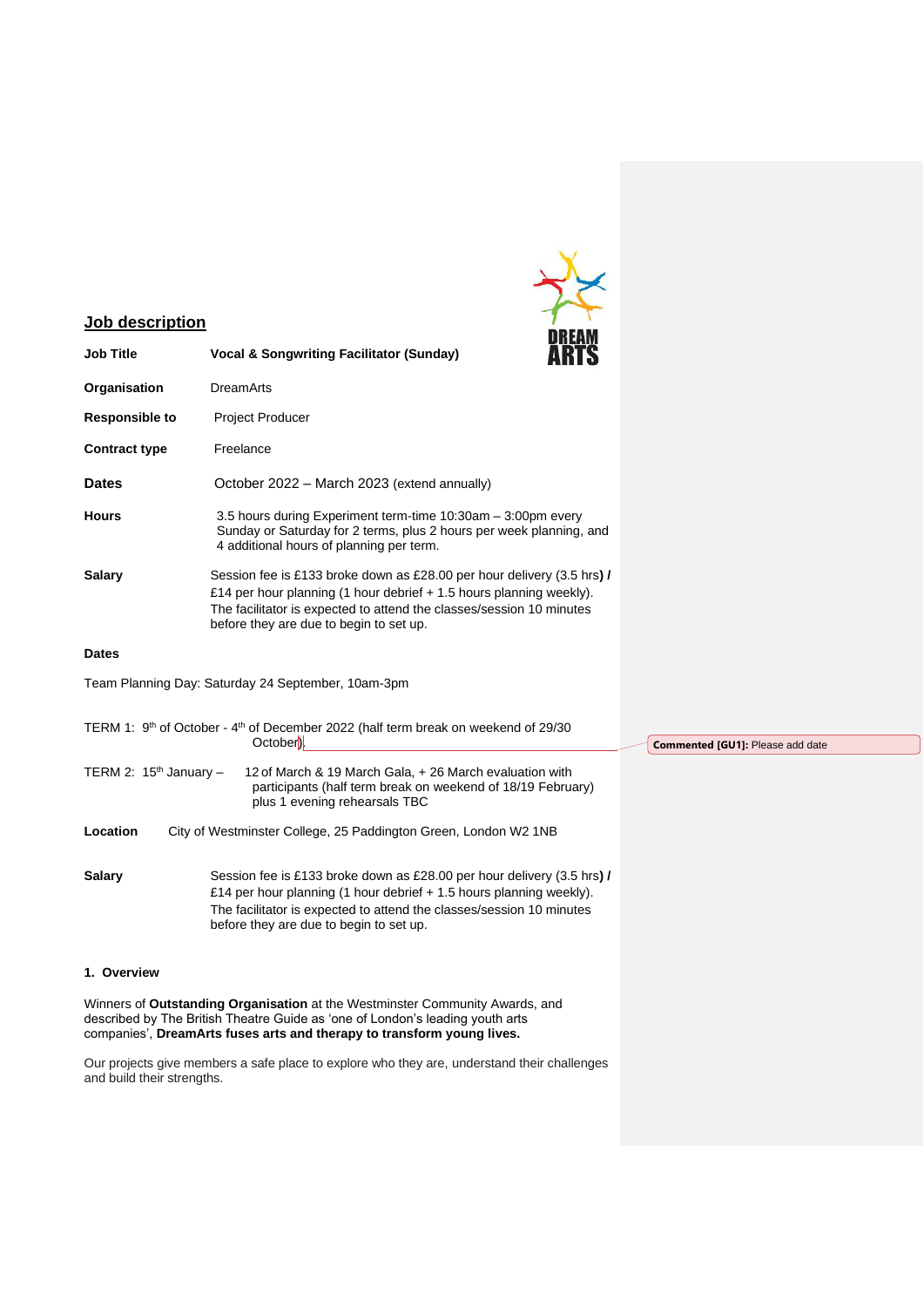*'DreamArts has a profound impact on the lives of young people and is a model of exemplary practice.'* The Royal Central School of Speech & Drama

# **The programme**

DreamArts fuses arts and therapeutic practice to support wellbeing. Our acclaimed EXPERIMENT Programme engages 7-19-year-olds to explore and unleash their talents, try things out, express themselves and grow their skills. EXPERIMENT engages young people living in areas with some of the highest levels of child poverty in the UK. Participants take control and create their own original work, from musicals to short films, collaborating with leading facilitators and companies such as Les Enfants Terribles. EXPERIMENT takes place on a Saturday in South Westminster and on Sundays in North Westminster plus some special projects during school holidays; no other equivalent affordable programme exists in Westminster, the heart of UK Theatreland.

We are looking for team members who are able to **inspire and support** young people to devise their own work, that are **passionate about engaging participants from marginalised communities**, and are committed to **support wellbeing through the arts**. As a member of the DreamArts family you will **access professional practice development** including how to apply therapeutic approaches within your planning and delivery.

In in last year's staff satisfaction survey 100% of team members felt inspired at DreamArts to do their best at their job, and 100% said that their voice and skills matter at DreamArts.

DreamArts is committed to providing an integrative and inclusive programme and not to discriminate on the grounds of race, ethnic origin, nationality, or culture. We are also committed to becoming a more diverse and culturally representational organisation, therefore any applicant that identifies from a minoritized background and meets the essential criteria will be automatically selected for an interview.

### **2. Job Description**

The candidate will be working with two groups of our regular Junior members ('Small' aged 7- 9yrs and 'Medium' aged 10-12yrs). You will facilitate group dance and movement that will empower members to produce their own original work, including two 20-minute minimusicals to perform at our Gala. You will part of a vibrant team and be able to balance process and end product, delivering a programme that is 'community with a commercial edge'.

#### **Key responsibilities include**

- 1. To plan, develop and deliver skill-based sessions in song and vocal development for the DreamArts Weekend Programme.
- 2. To ensure there is an equal balance between creative development and the growth of personal and social skills.
- 3. To guide and support members through the devising process, resulting in a performance of two new mini-musicals.
- 4. To ensure that sessions are participatory, empowering and achieve DreamArts Theory of Change outcomes.
- 5. To provide written a Scheme of Work (termly), written Session Plans prior to each session and Session Reviews post-delivery (weekly).
- 6. To work as part of a professional team in the delivery of a high quality service, including the implementation of programme monitoring and evaluation systems as established by DreamArts